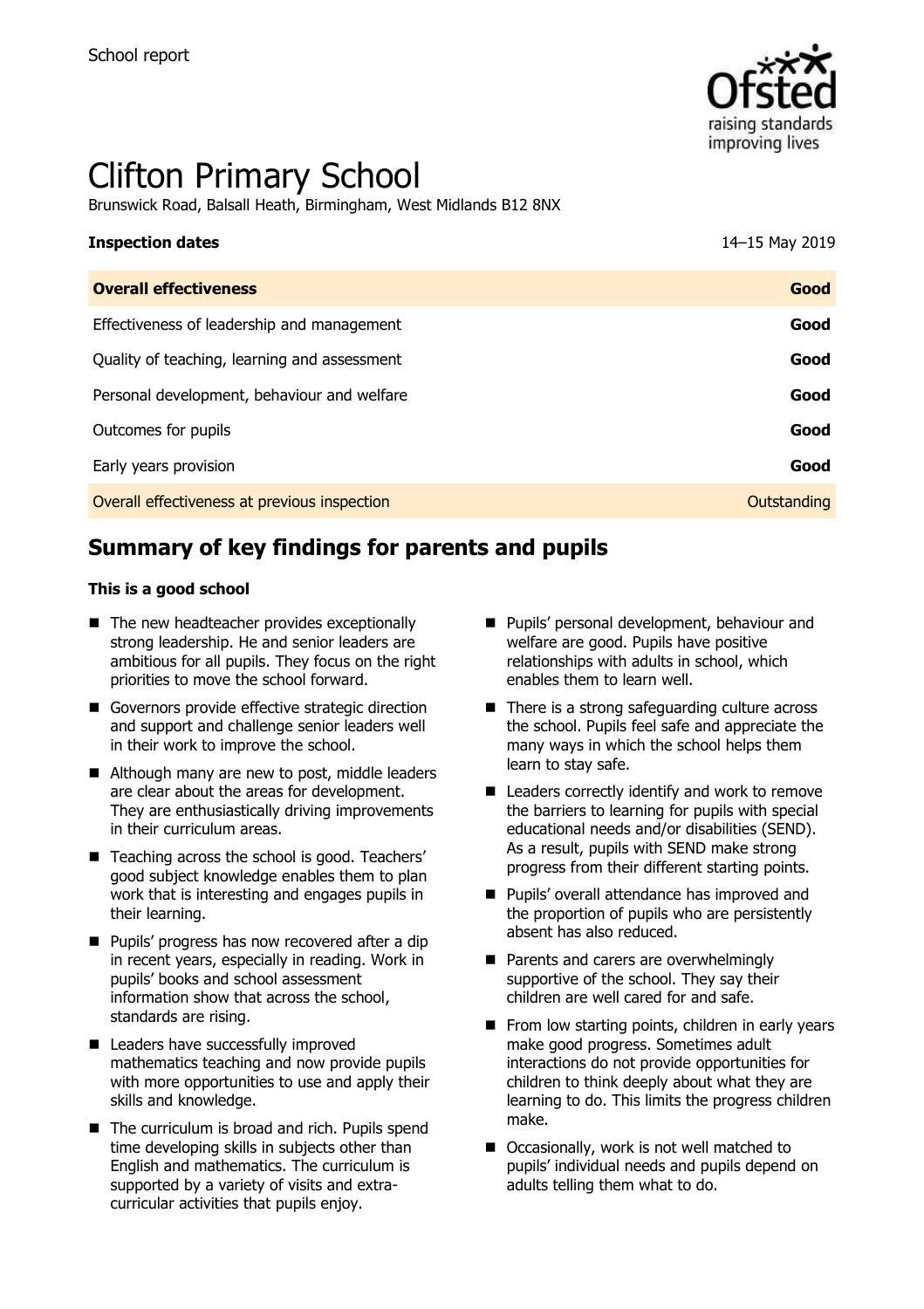

# **Full report**

#### **What does the school need to do to improve further?**

- Continue to improve the quality of teaching, learning and assessment and thereby increase outcomes for all groups of pupils, including the most able and those with SEND, by ensuring that work set by teachers is consistently well matched to individual pupils' abilities so that they become less dependent on direct adult supervision and support.
- Continue to develop the quality of provision in early years, by ensuring that adults use every opportunity to challenge and extend children's thinking and reasoning.
- Continue to develop the skills of middle leaders so that they have a sustained impact on whole-school improvements.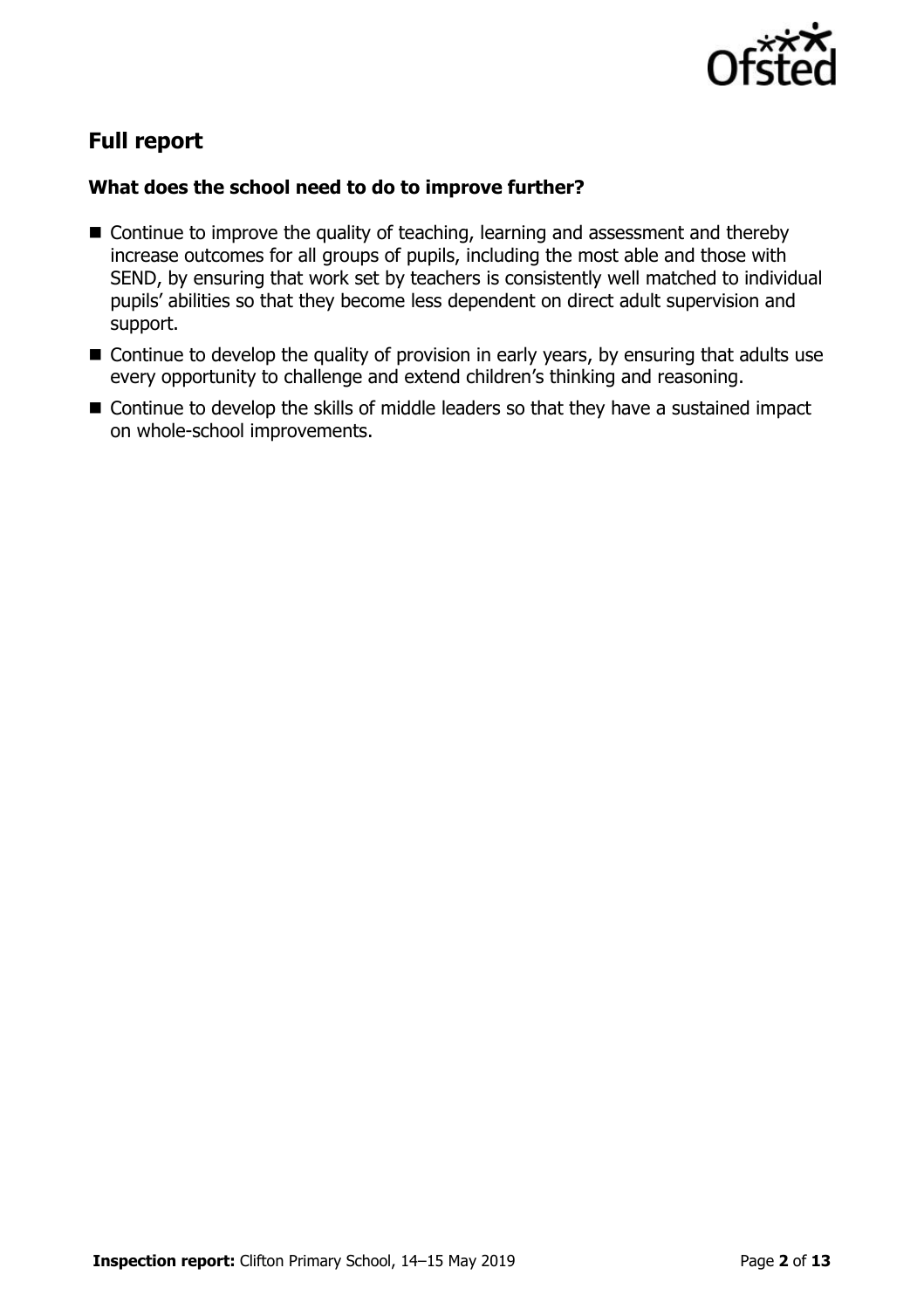

# **Inspection judgements**

#### **Effectiveness of leadership and management Good**

- Exceptionally strong, strategic leadership shown by the new headteacher is resulting in rapid improvements across the school. He has galvanised the staff team and ensured a shared vision is embraced and embedded.
- Since the last inspection, the school has been through significant staffing changes and expanded considerably. It is now much larger than the average primary school and is housed in four buildings. These are spread across an extensive campus. Working with senior leaders, the head is determined to unite the school into one cohesive unit providing the best quality of education possible. High aspirations and an ambition for each and every child to succeed are shared by all.
- The senior leadership team is a key strength of the school. Leaders are clear about what the school does well, but more importantly demonstrate an honesty and deep understanding of the areas needing further improvement. Self-evaluation is accurate, based on careful and regular checking of the quality of teaching, the work in pupils' books and a very detailed analysis of assessment information. Leaders take wellconsidered and effective actions based on their evaluation. There is a clear strategic approach to the further development of the school.
- Staff morale is very high. They say that they are valued and empowered by senior leaders. Staff appreciate the opportunities they are given to develop their skills and take on additional responsibilities. They talk positively about the support and guidance they receive from leaders. The careful consideration of staff well-being results in fewer staff absences. It is having a positive impact on the quality of education offered.
- Leaders use their teaching and learning improvement framework to identify areas where support and training are needed. 'Way forward' recommendations are shared with staff and rigorously followed up. High-quality professional development, combined with higher expectations from leaders, is driving up the standards of teaching. Greater consistency in provision is evident across the school.
- Middle leaders are passionate and knowledgeable about their areas of responsibility. They use comprehensive action plans to focus their work. Many are new to post this year and so it is still too early to see the full impact of their work. However, their commitment to improvement is evident in the green shoots of success already being realised.
- Leadership of provision for special educational needs is effective. The special educational needs coordinator (SENCo) works diligently to support the increasing number of pupils with SEND. An assistant SENCo has recently been appointed to provide further capacity to manage the growing demand. Together, leaders ensure the accurate identification of pupils' individual needs. A focus on pupils' entitlement to a broad and balanced curriculum is foremost in their planning, as well as supporting those pupils with complex learning and health needs. Extra funding for those pupils with SEND is used well.
- The curriculum is designed to engage and interest pupils. It is broad and balanced, linking subjects such as geography and history where appropriate. For example, when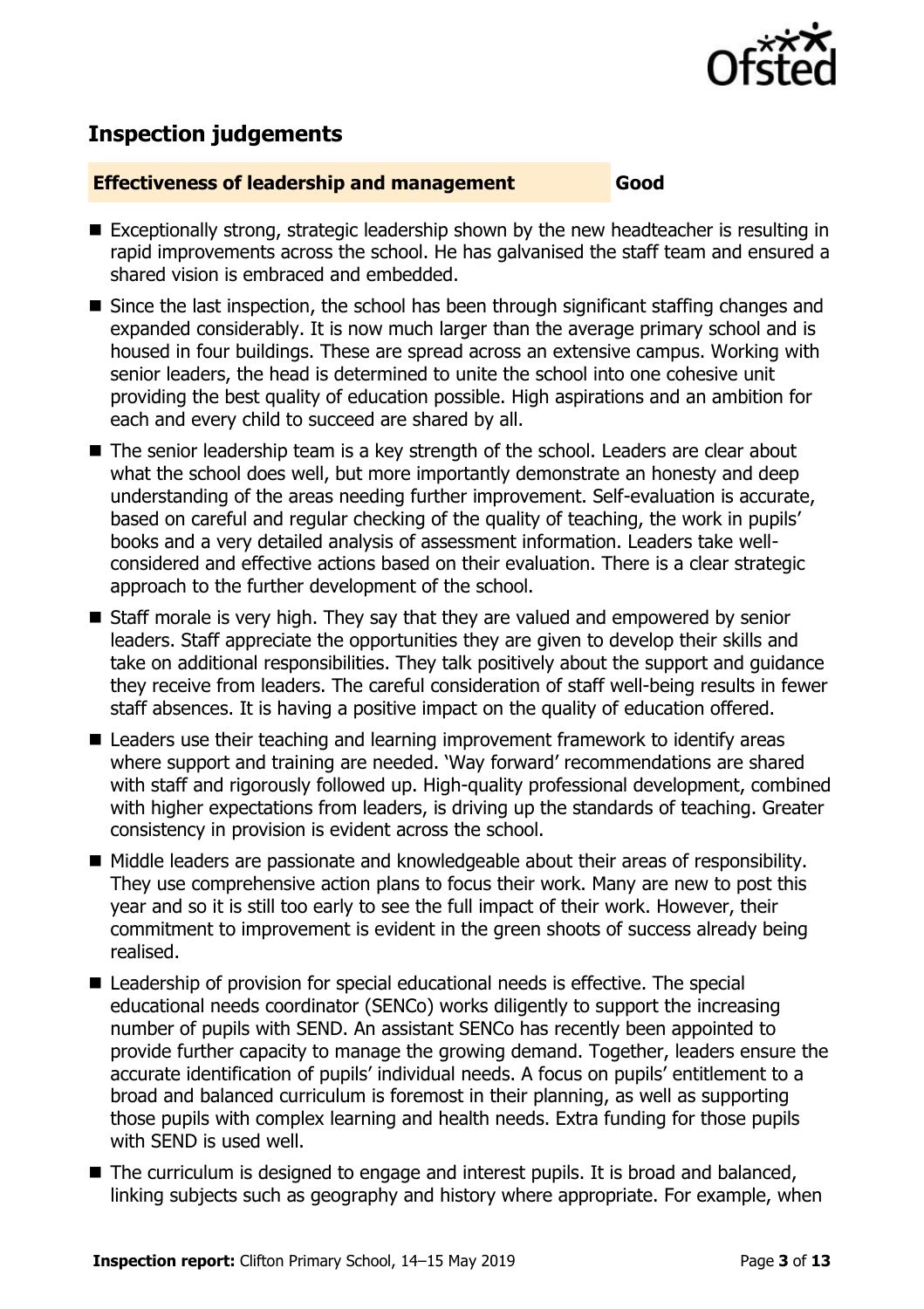

studying tectonic plates in geography, Year 4 pupils make links between earthquakes and the volcanic eruption in Pompeii. Leaders make good use of specialist staff, such as the artist in residence, and provide dedicated provision such as the science lab where practical experiments can be undertaken.

- Leaders make strong provision for pupils' spiritual, moral, social and cultural development and work to ensure these elements are threaded throughout the whole curriculum. The school motto, 'A world of learning together,' underpins the school's work in developing global citizens. Leaders aim to bring the world to the pupils through a range of first-hand experiences such as visits to the Space Centre and Compton Verney Gallery, and the opportunity to perform in dance and music festivals.
- **Pupils have a good understanding of the principles behind British values. They** recognise the importance of tolerance and appreciate the inclusive school ethos in their diverse community. Work on equalities and protected characteristics is given a high profile and promoted by all staff across the curriculum.
- Leaders ensure that additional funding for disadvantaged pupils has a strong impact on pupils' outcomes across all year groups. Barriers to learning are identified and funding used in a purposeful way to meet their individual needs. Gaps between disadvantaged pupils and other pupils are closing.
- Specific funds for primary school physical education (PE) and sport are put to good use. Pupils participate in a range of sporting competitions, as well as developing their physical and sporting skills for pleasure. An annual review of provision indicates higher rates of participation, especially from girls. Staff are strong role models, promoting sport and health throughout the day. The school carefully considers the local community and promotes and facilitates activities for parents, such as cycling for parents and a women's community netball team.
- **Parents are overwhelmingly supportive of the school. They comment on the highly** effective communication and say that the school provides a friendly, safe and welcoming environment. Many parents who spoke to inspectors talked about the positive way in which the school works with families and the high-quality education their children receive.

#### **Governance of the school**

- Governance is highly effective. Governors use their wealth of skills and experience to hold leaders to account. The governing body is led by an extremely skilled, experienced chair of governors who provides clarity and leads from the front. Governors provide school leaders with effective support and challenge in equal measure.
- Governors know the school well and are ambitious for its continued development. Through regular meetings, the whole governing body is kept up to date and well informed. Visits to the school and discussions with staff enable governors to gather additional information for themselves. They are astute and discharge their duties diligently.
- Governors keep a close eye on how additional funding, such as that for disadvantaged pupils and the PE and sport premium, is used. They work to ensure that the needs of individual pupils are met by making additional contributions to the special educational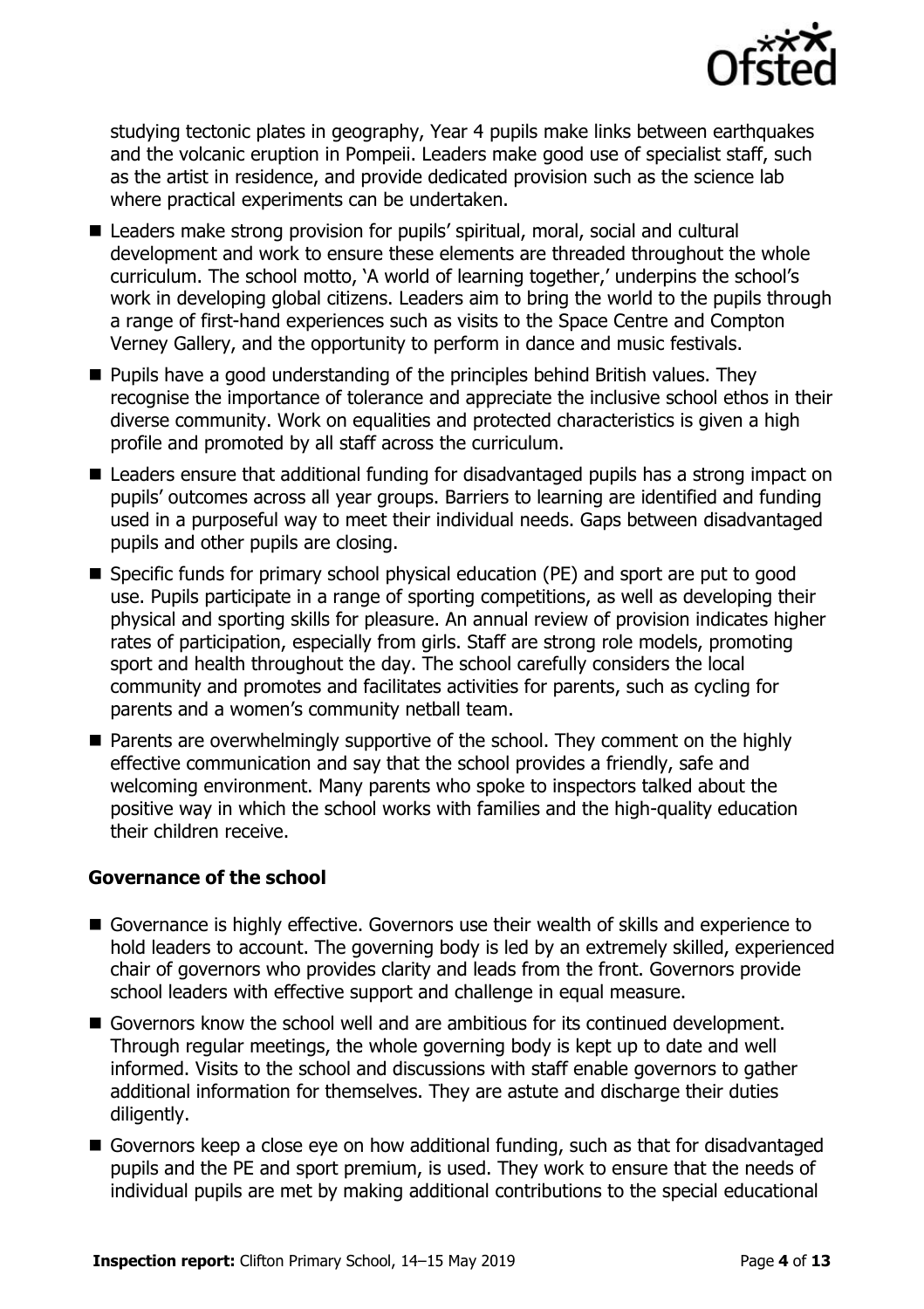

needs funding that the school receives. Governors ensure the decisions they make are centred on the pupils.

### **Safeguarding**

- $\blacksquare$  The arrangements for safeguarding are effective.
- The 'Clifton safeguarding triangle' ensures that keeping children safe is central to the work of the school. Policies and procedures are kept up to date. All staff are well trained including, in the 'Prevent' duty and how to keep pupils safe from extremism and radicalisation. The curriculum is reviewed to ensure a wide range of opportunities help pupils learn how to keep themselves safe. A strong culture of safeguarding is evident in the school.
- All staff understand the role they play in keeping children safe. They know what to do if they have a concern about a child. Record keeping is thorough and enables a clear picture to be built up over time. Through regular discussions, designated safeguarding leaders maintain a comprehensive overview of issues facing vulnerable children and their families. Referrals are swiftly followed up and action taken. Staff work tirelessly to provide support and engage appropriate external help where necessary.
- Leaders are passionate about ensuring that pupils develop the skills and knowledge they need to keep themselves safe. Opportunities to learn about peer pressure, knife crime and e-safety help equip pupils with appropriate skills for life.
- The single central register is very well maintained by a highly knowledgeable member of staff. A well-established system is in place for checking the suitability of staff to work with children. Induction procedures ensure that all new staff understand the school process for dealing with any concern about a child. Governors are knowledgeable about safeguarding and understand their responsibilities for keeping children safe.

#### **Quality of teaching, learning and assessment Good**

- Leaders have an accurate view of the quality of teaching across the school. They monitor teachers' work and check pupils' progress regularly. They provide coaching and support to ensure that where there are weaknesses in teaching, it improves rapidly. As a result, the quality of teaching across the school is good and developing further.
- Teachers demonstrate good subject knowledge and plan work that engages and interests pupils of all ages. They create a positive learning environment. Opportunities to work together in pairs or small groups are provided for all pupils. Adults and pupils work together well. Pupils develop positive attitudes to learning and concentrate in lessons.
- Teachers are skilled in modelling what they want pupils to do. Teachers give appropriate instructions and take time to explain the tasks that pupils are asked to do. During lessons, teachers check that pupils understand what they are doing and explain again if necessary. They regularly re-visit aspects of new learning so pupils grasp it quickly. As a result, pupils succeed and make strong progress.
- Teachers place a high emphasis on developing pupils' vocabulary. Opportunities for talking and reflecting out loud are built into all areas of the curriculum. Time is used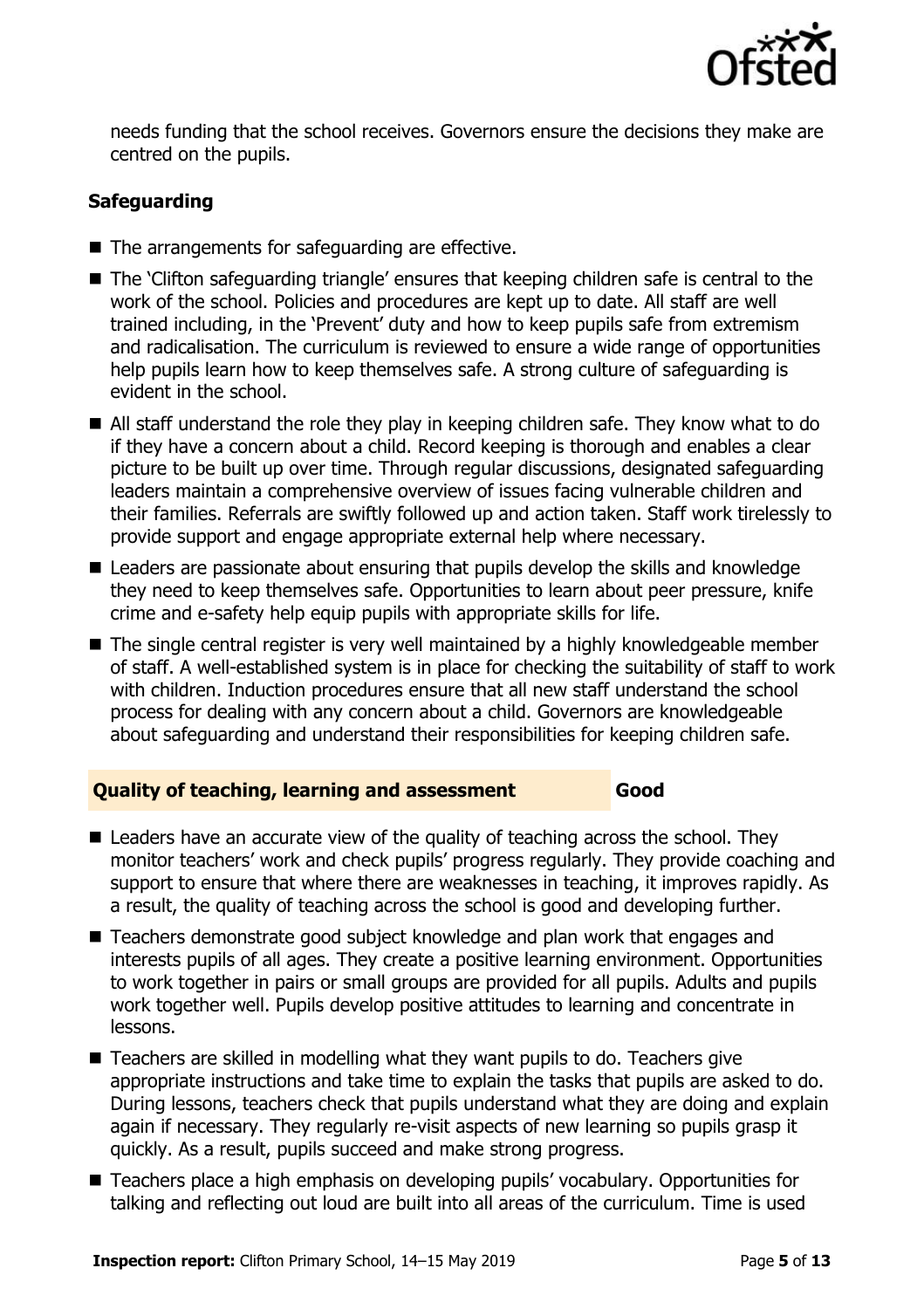

effectively to unpick the meaning of words and introduce other challenging words. For example, when talking about a character feeling sad, pupils began to use words such as disheartened, dismayed and dejected. Teachers introduce appropriate technical vocabulary in subjects such as science and geography and encourage pupils to use these words in their own work.

- Leaders ensure the teaching of reading is a priority. Phonics is taught well through a systematic approach progressively building up pupils' knowledge of letters and sounds. Changes to the timetable ensure that frequent opportunities are provided for pupils to practise and develop their reading skills. A literacy spine set from Year 1 to Year 6 introduces pupils to texts such as 'The Tiger Who Came to Tea', 'The Firework-Maker's Daughter' and 'Macbeth.' Pupils develop an enjoyment of reading as well as the ability to read fluently.
- Opportunities to reflect, review and edit pieces of work are helping pupils to improve their skills in writing. Teachers ensure that pupils have many opportunities to write in different subjects across the curriculum. A renewed focus on improving handwriting and presentation is having a positive impact. Pupils know why it is important to write clearly and are beginning to take much more pride in their work. Over time, pupils develop good stamina for writing.
- Teachers work closely together to develop a consistent approach to teaching mathematics. The mathematics curriculum that has been introduced places a much greater emphasis on reasoning and problem solving. Teachers ensure pupils have basic knowledge in, for example, their multiplication tables and can use and apply it in their work.
- Leaders are developing an effective system for ongoing assessment in order to ensure that all pupils, including the most able, are effectively challenged. Teachers note errors and misconceptions from pupils' work in an assessment diary. The use of assessment diaries, while in the early stages, is effectively influencing next steps in learning. There is still more work to be done to ensure an appropriate match of work to pupils' needs so that they can work more independently.
- Additional adults are used effectively to support different groups of pupils, especially those with SEND. They demonstrate patience and an understanding of pupils' additional needs. Adults break tasks down into small steps and show pupils what to do. Occasionally, pupils are not encouraged to be as independent as they might be and this limits the progress they make.

#### **Personal development, behaviour and welfare Good**

#### **Personal development and welfare**

- The school's work to promote pupils' personal development and welfare is good.
- Respectful relationships are at the heart of the school's personal, social and health (PSH) education curriculum. Interactions between adults and pupils demonstrate the strong respectful and positive relationships that exist in the school.
- $\blacksquare$  The pastoral care in the school is strong. Pupils know whom they can talk to if they have any concerns. Leaders ensure that caring for mental and emotional well-being is a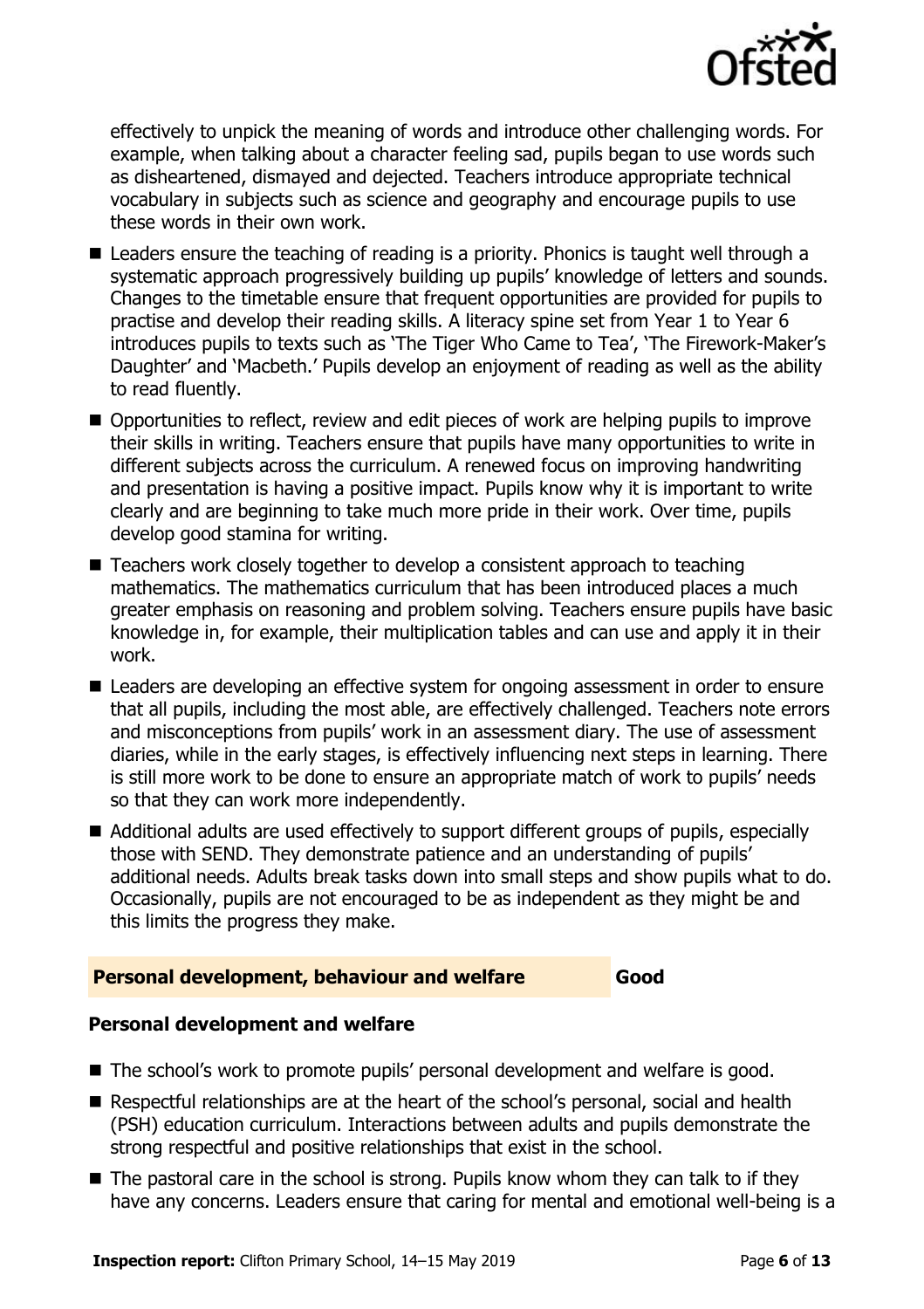

key element of the school's provision. Learning mentors and family support workers are held in high regard by pupils, parents and staff. They are effective in developing confidence and raising self-esteem among pupils.

- **Pupils are keen to please and try hard in lessons. They listen to adults and follow** instructions carefully. Many pupils are compliant, but do not routinely show independence in their learning. The new headteacher has raised expectations of what pupils can do and pupils say that they are trying hard with their work, including their handwriting.
- **Pupils say that they feel safe in school. They are given many opportunities to learn** about keeping themselves safe when in and out of school. Pupils talk confidently about how to use the internet safely and know the dangers associated with gangs, such as knife crime. The curriculum provides regular opportunities for pupils to learn how to keep themselves safe.
- Pupils are knowledgeable about a range of different religions. Work in religious education focuses on the similarities between the major world religions rather than the differences. As a result, pupils develop tolerance and understanding.
- School records show that incidents of bullying are very rare. Leaders ensure that all pupils are taught about the different forms of bullying. Pupils say that if and when bullying occurs, it is quickly dealt with by staff.

### **Behaviour**

- The behaviour of pupils is good.
- Pupils conduct themselves well during the day. Staff and pupils work effectively together to ensure that the school is calm and orderly. Leaders implement clear systems and procedures that enable the large number of children to move safely around the extensive school site.
- **Pupils display good manners and are courteous. They are polite, holding doors open for** each other and for visitors. They take turns and help one another, for instance, when clearing away after lunch. Outside on the playground, pupils respect each other's space and interact well with one another.
- Expectations from adults are high. The comprehensive behaviour policy is applied consistently across the school. Pupils fully understand what is expected. Pupils say that rewards are fair and talk clearly about the consequences of poor behaviour. They demonstrate a good understanding of the three school rules, 'respect, care and listen'.
- As a result of a renewed focus on improving behaviour since September, the number of exclusions has reduced considerably. The proportion of disadvantaged pupils who are excluded has also dropped significantly. There are now very few exclusions from school.
- Attendance has improved and at the time of the inspection, was above the national average. Leaders follow up any absence swiftly and provide good support and appropriate challenge to those families where poor attendance is an issue. Consequently, the numbers of those who are persistently absent have fallen dramatically.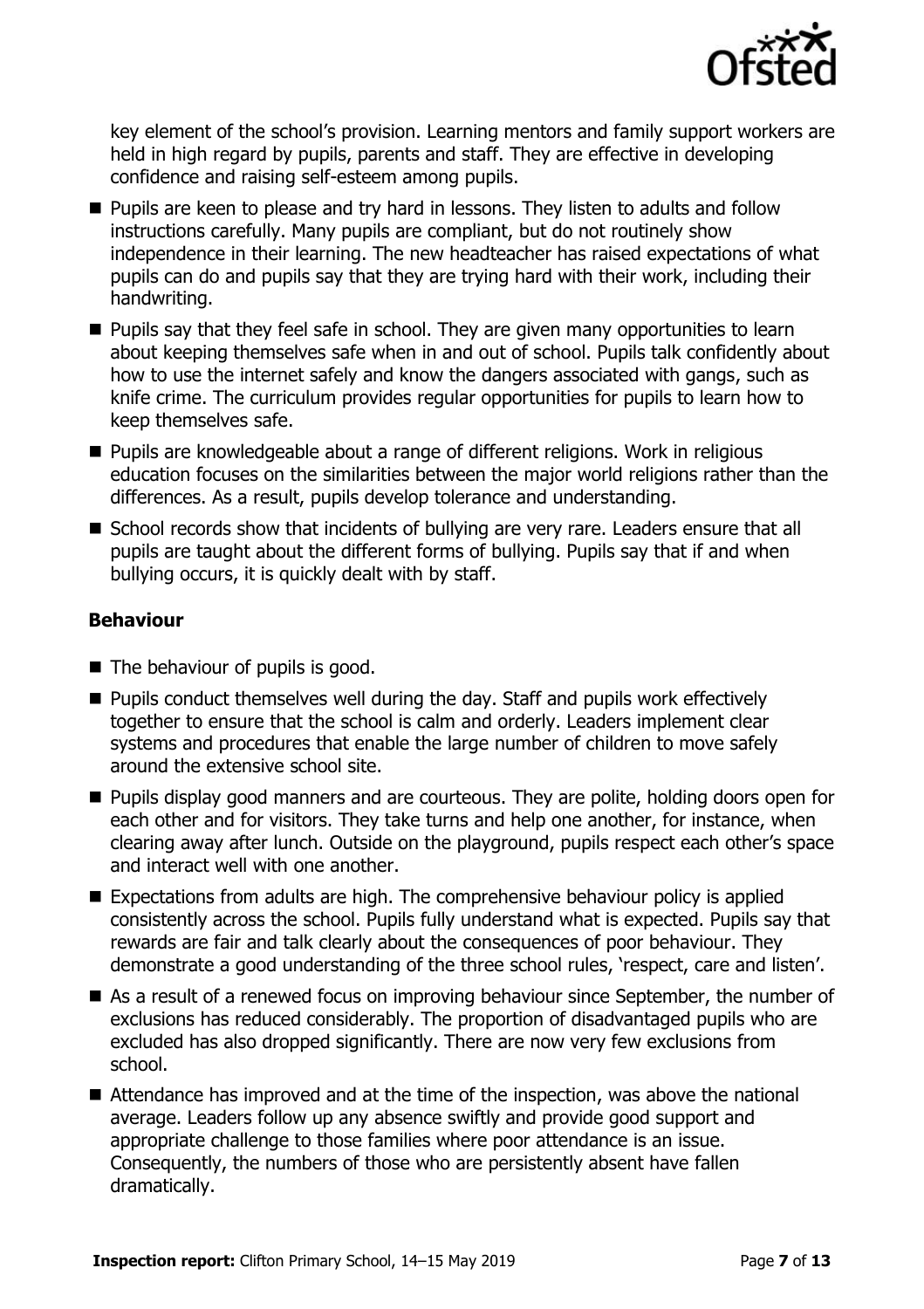

#### **Outcomes for pupils Good**

- The progress pupils make over time has improved and increased vear on year. Although attainment at the end of key stage 2 remains below national averages, there is a clear improving trend and the gap is closing. Leaders set ambitious targets, particularly in reading and phonics in aiming for all pupils to be able to decode and read fluently.
- Leaders have ensured that baseline data is accurate and provides a firm foundation on which to base the monitoring of pupils' progress. They keep a close eye on the progress pupils make and ensure that additional support is provided quickly to help those who are struggling. This targeted support is ensuring that more pupils across the school are now at age-related expectations.
- The school's own performance information indicates that current pupils in key stage 2 are making strong progress in reading, writing and mathematics. Reading, in particular, shows a strong upward trend, with almost three quarters of the cohort working at agerelated expectations. This is a significant improvement on previous years.
- At the end of key stage 1, attainment is below national averages, but pupils make good progress from low starting points. The attainment gaps between key groups of pupils, such as that between boys and girls, have narrowed.
- $\blacksquare$  Progress in mathematics across the school is strong and improving. Over time, progress has significantly improved. This is resulting in higher attainment for all groups of pupils.
- The books of current pupils show strong progress in a wide range of subjects. Over time, pupils secure their knowledge and make links between different subjects and with work they have previously completed. For example, when studying a American Indian myth, pupils identified similarities with an Aesop's fable, studied during a topic on Ancient Greece.
- Outcomes in phonics are improving as a result of a systematic approach in teaching letters and the sounds they represent. Effective catch-up sessions support pupils to prevent them falling behind. Leaders have clear evidence that outcomes have risen again. More pupils in Year 1 are currently reaching the expected standard in phonics than has previously been the case.
- **Pupils with SEND make good progress from their different starting points. Their needs** are accurately identified and appropriate support is provided. Assisted communication is used effectively by some pupils with SEND and enables them to be more independent at school.
- Disadvantaged pupils are making improved rates of progress. Leaders track their progress carefully, and differences in progress and attainment are diminishing. Leaders ensure that appropriate targeted support enables those pupils falling behind to quickly catch up.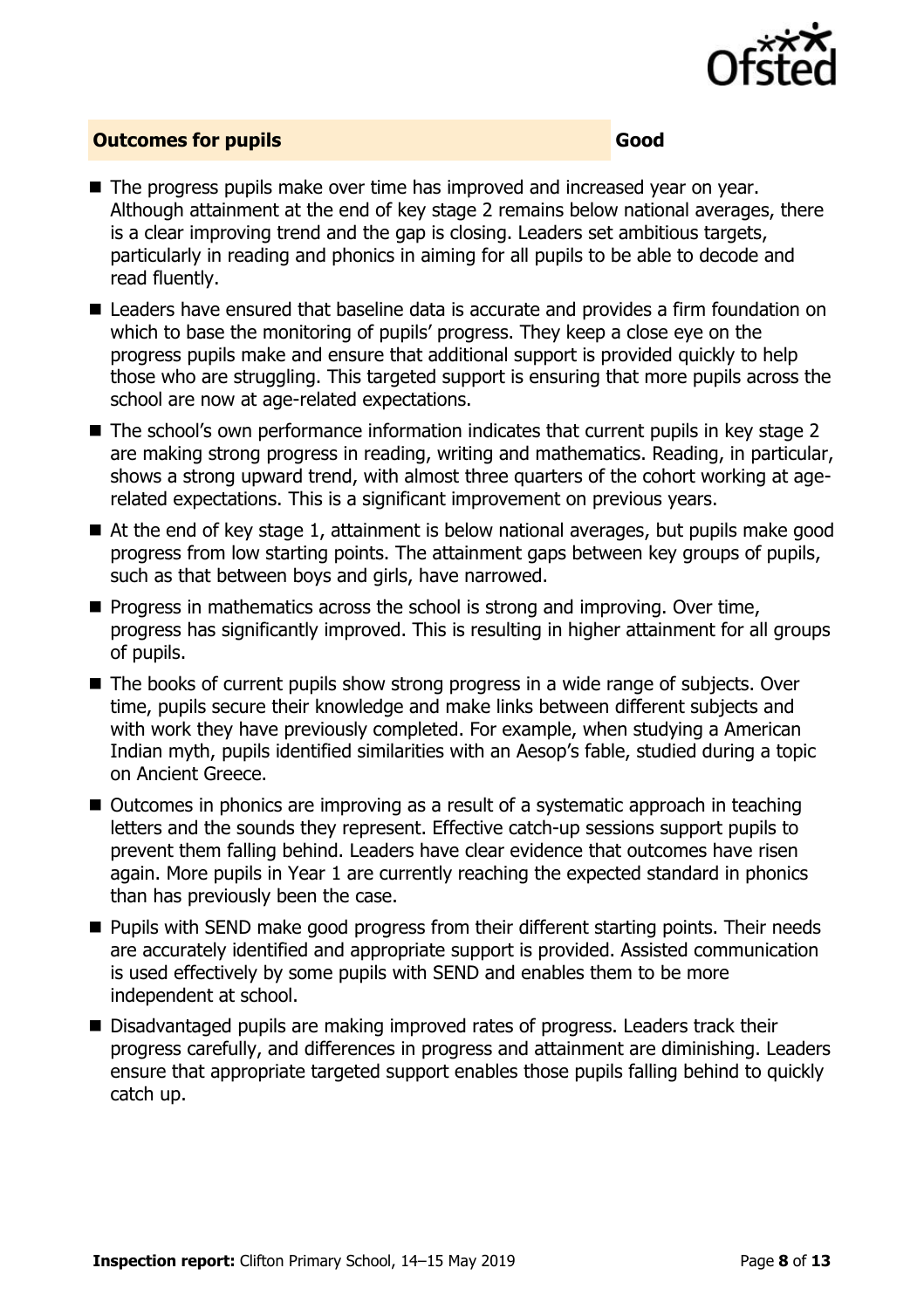

#### **Early years provision Good**

- Leadership of early years is strong. Leaders have a good understanding of the strengths and areas for development. The leader demonstrates a good understanding of the development needs of young children. Improvement plans are focused precisely on making sure that children's early development improves further. Strong leadership ensures that children make good progress from their starting points.
- Over the last three years, the proportion of children entering early years with skills below those typical for their age has increased significantly. Currently, a large proportion of children are working well below expectations, especially in speech and language. As a result of accurate assessment and careful matching of learning activities to the needs of the children, the majority of children make good progress from their low starting points.
- Leaders place a high priority on ensuring that children learn their letters and sounds swiftly. The teaching of phonics is well organised and phonic skills are taught systematically across the Reception classes. Staff have good subject knowledge and model effectively the sounds that letters represent. The most able children begin to use their sounds in their independent writing. Additional opportunities are provided for those children who need extra support so that no child is left behind.
- Adults focus on developing children's speech, language and communication skills. Opportunities to widen children's vocabulary are threaded through different activities. For example, in Nursery, children are introduced to the names of different vegetables as they taste them. During phonics sessions, adults help children understand the words 'stew' and 'crew'. Children begin to use new words and develop confidence when talking to others.
- Activities are planned that take account of children's interests and meet their learning needs. Occasionally, activities do not provide sufficient opportunities for children to investigate and deepen their learning. Some adult interactions and the questions they ask do not challenge and extend children's thinking and reasoning enough. Occasionally, children are not supported effectively to fully develop their emerging skills and knowledge and this slows their progress.
- Behaviour is good in early years. Children listen carefully and play well together. Routines are well established and help children know what to do. The learning environment is well resourced and set up to enable children to be independent. Children tidy away and follow instructions quickly.
- Links between home and school are effective. Parents are positive about the start their children get to school. Workshops to help parents to know how to support their children are very well attended. Parents regularly contribute to learning journals so that a full picture of each individual child is built up over time.
- Standards of care and welfare are high and all adults understand their responsibility to keep children safe.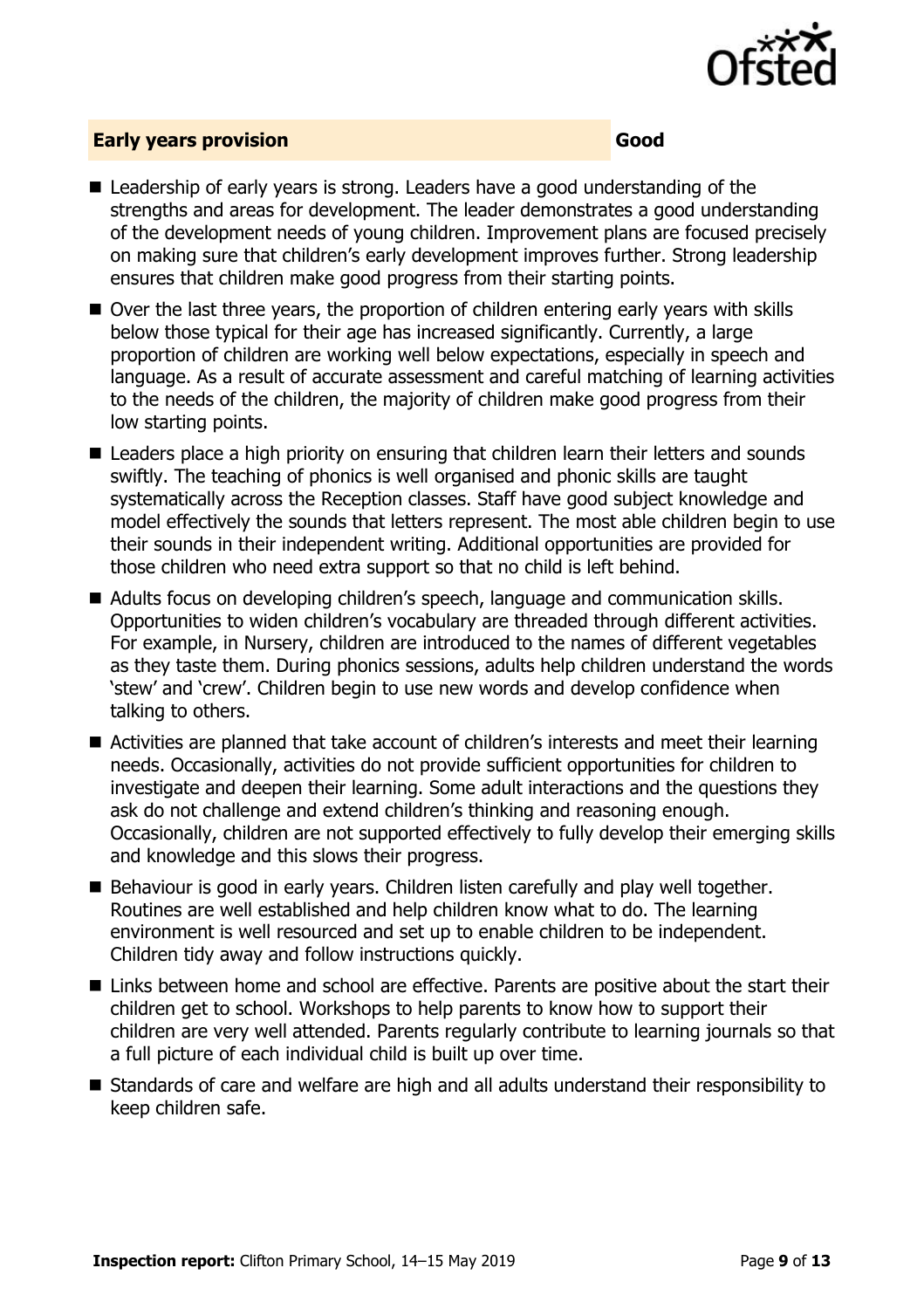

# **School details**

| Unique reference number | 134840     |
|-------------------------|------------|
| Local authority         | Birmingham |
| Inspection number       | 10088615   |

This inspection was carried out under section 8 of the Education Act 2005. The inspection was also deemed a section 5 inspection under the same Act.

| Type of school                      | Primary                            |
|-------------------------------------|------------------------------------|
| School category                     | Maintained                         |
| Age range of pupils                 | 3 to 11                            |
| <b>Gender of pupils</b>             | Mixed                              |
| Number of pupils on the school roll | 941                                |
| Appropriate authority               | The governing body                 |
| Chair                               | Sylvia Fry                         |
| <b>Headteacher</b>                  | Nick Lambert                       |
| Telephone number                    | 0121 464 2926                      |
| Website                             | www.cliftonprimary.bham.sch.uk     |
| <b>Email address</b>                | enquiry@cliftonprimary.bham.sch.uk |
| Date of previous inspection         | 8-9 May 2013                       |

#### **Information about this school**

- Since the last inspection, the school has increased in size and is now a four-form entry primary school. This is significantly larger than the average-sized primary school.
- The proportion of pupils known to be eligible for free school meals is higher than that found nationally.
- $\blacksquare$  There are more pupils from minority ethnic backgrounds than found in most primary schools nationally, and the vast majority of these pupils speak English as an additional language.
- There are more pupils with SEND than are found in most primary schools. An increasing number of pupils have an education, health and care (EHC) plan.
- Following the retirement of the executive headteacher and head of school, a new headteacher was appointed in September 2018.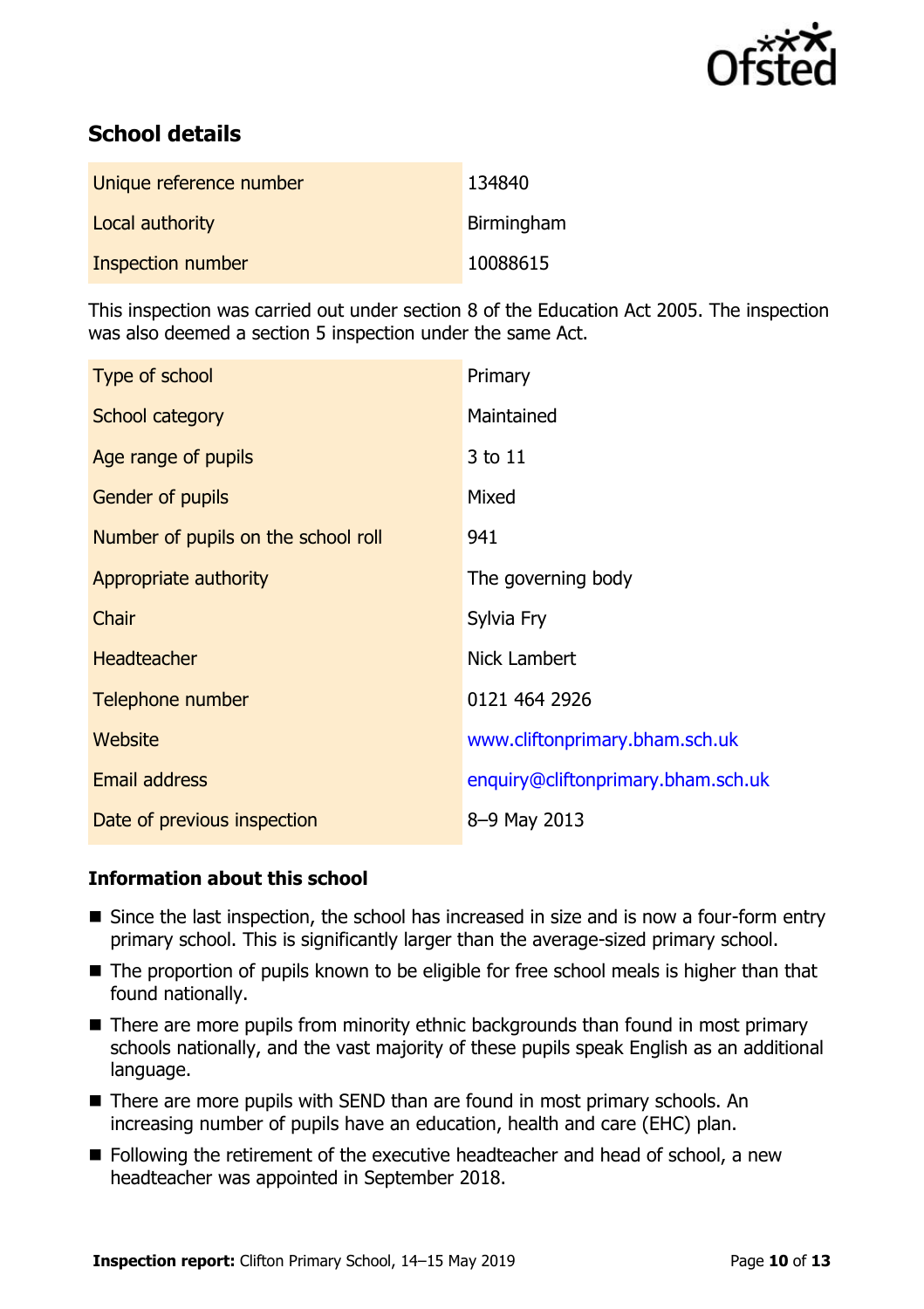

■ The chair of the board of governors' role is shared between two governors.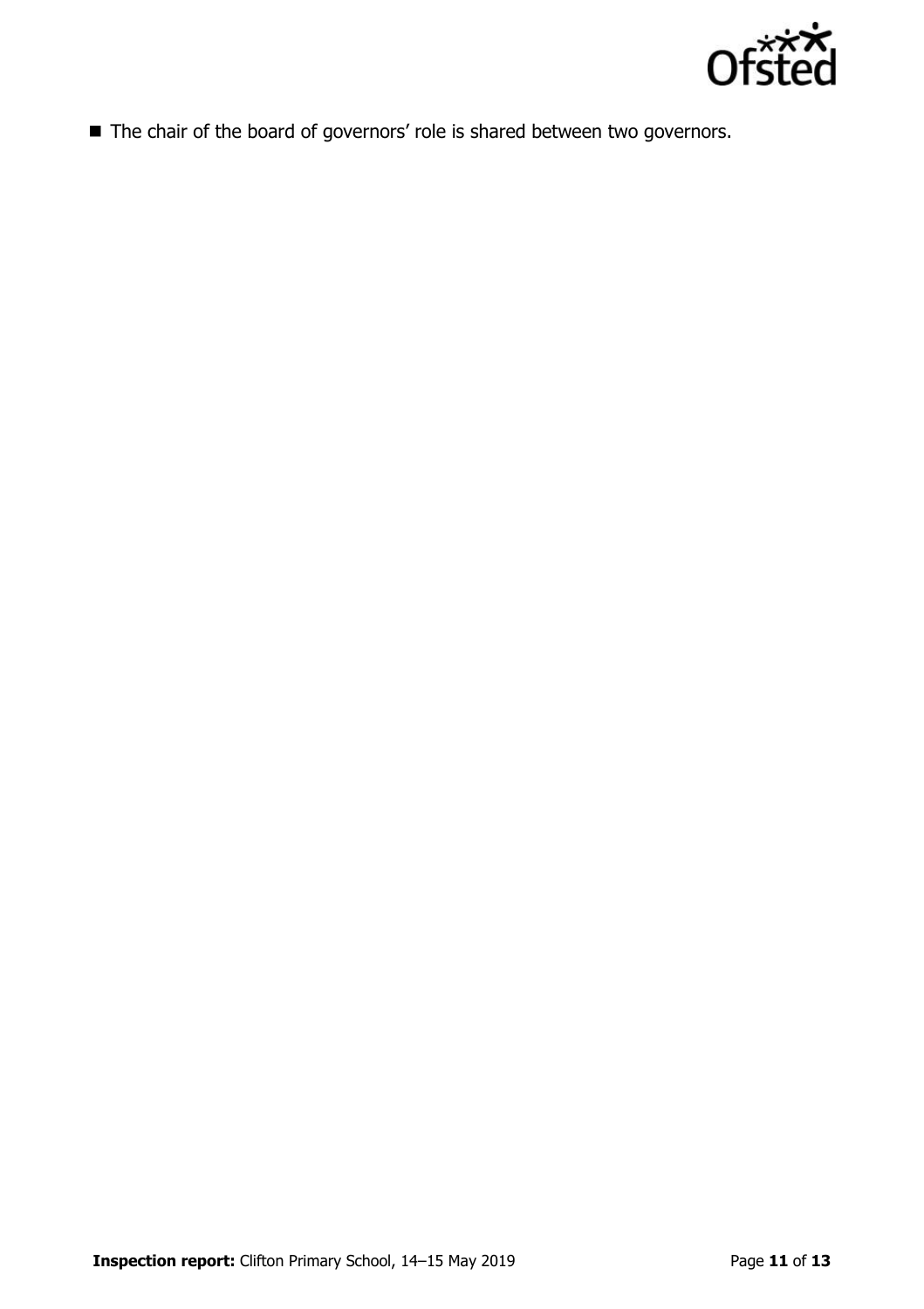

# **Information about this inspection**

- Inspectors held meetings with the headteacher, deputy headteachers and assistant headteachers and subject leaders. The lead inspector spoke with three governors, including one of the chairs of governors.
- Inspectors made visits to classrooms on both days of the inspection. Most of these visits were with school leaders. Inspectors scrutinised a wide selection of pupils' books from across the curriculum.
- Pupils were spoken to formally and informally. A group of pupils met with an inspector. Inspectors heard pupils read. They observed behaviour in classrooms, in corridors, in the dining hall and outside on the playgrounds.
- Inspectors also spoke to parents at the start of the school day on both days of the inspection. There were no responses to Ofsted's online questionnaire, Parent View.
- The lead inspector met with a group of staff, both teaching and non-teaching.
- Various school documents were scrutinised, including the school's self-evaluation and school improvement plans and records of monitoring. Minutes of governors' meetings and information about pupils' progress, behaviour, attendance and safety were also analysed and discussed with leaders.
- Documents relating to safeguarding were checked and inspectors looked at published information on the school's website.

#### **Inspection team**

| Nicola Harwood, lead inspector | Her Majesty's Inspector |
|--------------------------------|-------------------------|
| <b>Tracey O'Keeffe-Pullan</b>  | Ofsted Inspector        |
| Patrick Amieli                 | Ofsted Inspector        |
| <b>Chris Pollitt</b>           | Ofsted Inspector        |
| <b>Collette Higgins</b>        | Ofsted Inspector        |